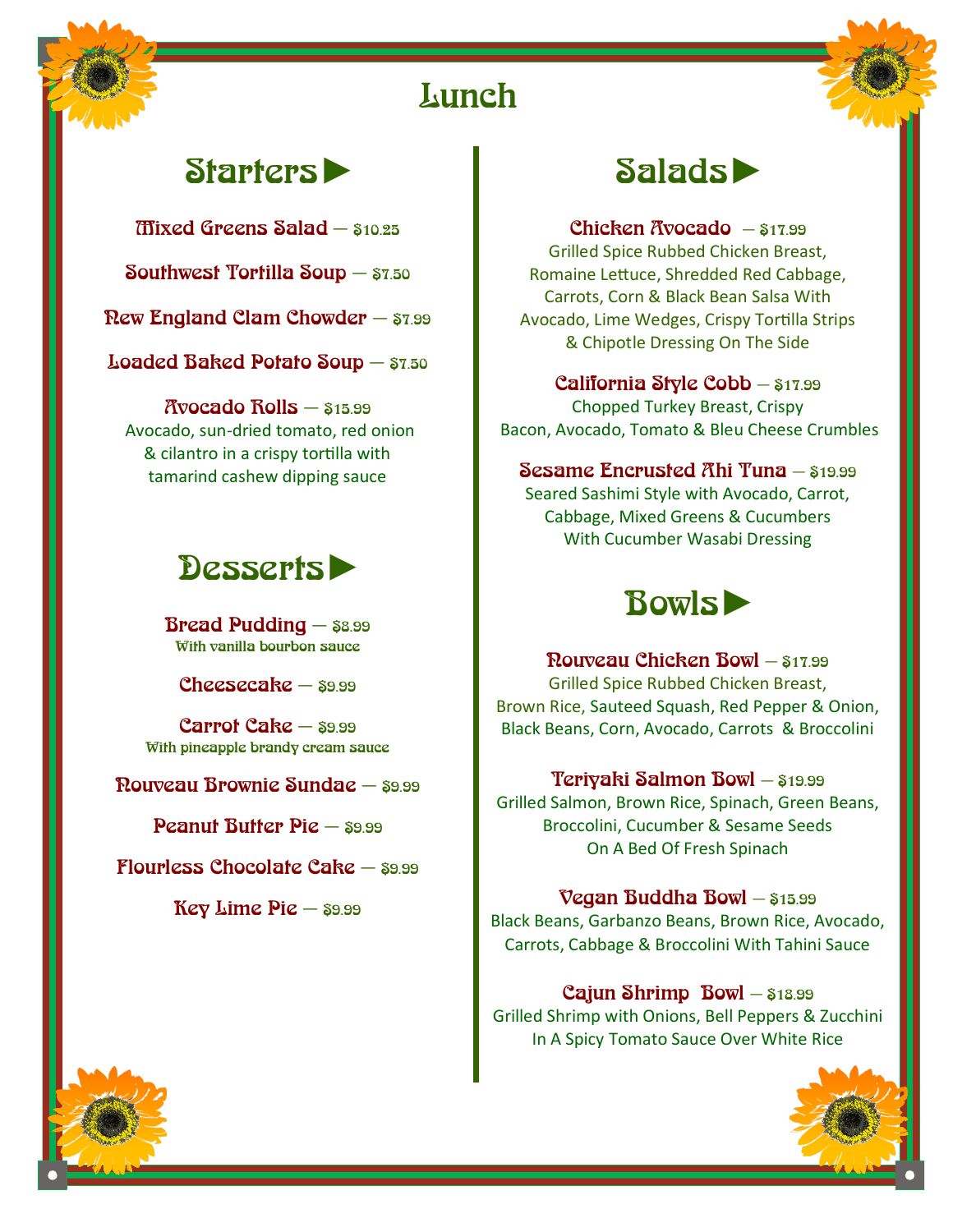

# **Lunch**

# Sandwiches & Wraps

Choice of French Fries, White Chili, Soup, Salad, or Yam Frites

## Grilled Chicken Melt - \$17.99

Chicken Breast, Bacon, Jack Cheese, Flame Roasted Anaheim Chile & Ranch on Grilled Sourdough

### Chicken Frisco - \$17.99

 Chicken Breast, Grilled Sourdough, Cheddar Cheese, Caramelized Onions & Chipotle Aioli

### Tuscan Grilled Cheese - \$16.99

Smoked Mozzarella, Tomato, Fresh Basil & Balsamic Reduction On Garlic Ciabatta

## **Mediterranean Chicken Ciabatta - \$17.99**

Chicken Breast, Sun-Dried Tomato Basil Tapenade, Feta Cheese, Pesto & Roasted Red Bell Pepper

## Grilled Goat Cheese Sandwich - \$17.99

Goat cheese with lemon zest, honey, fig jam and basil on grilled raisin bread with arugula salad with balsamic vinaigrette

### Chipotle Club Wrap - \$16.99

Turkey, Bacon, Lettuce, Tomato, Cheddar Cheese & Chipotle Aioli In A Sun Dried Tomato Tortilla

### Turkey Cranberry Griller - \$17.99

Smoked Turkey, Gorgonzola Cheese Sauce, Cranberry Compote, Sliced Apples on Grilled Ciabatta



Choice of French Fries, White Chili, Soup, Salad, or Yam Frites (Brown Rice May Be Substituted For White Rice)

## Vegan - \$13.99

Grilled zucchini, yellow squash, red bell pepper, onion, potatoes, beans & California pepper sauce in a sundried tomato tortilla

## Vegetarian - \$14.99

Grilled zucchini, yellow squash, red bell pepper, onion, poblano chiles, brown rice, jack cheese, sour cream & lettuce in a sundried tomato tortilla

# Nouveau Seafood Salad - \$17.99

Grilled mix of shredded halibut, shrimp, surimi, crab, green onion & celery in a light yellow curry sauce, with rice, jack cheese & lettuce

# Shrimp & Bacon - \$19.99

Grilled shrimp, bacon, guacamole, rice, three melted cheeses, chipotle sauce in a sundried tomato tortilla

# $\&$  $**Shrimp**$  **-**  $$19.99$

Grilled fish and shrimp, rice, guacamole, shredded lettuce, sour cream & pico de gallo

## **Salmon** - \$19.99

Grilled spice rubbed salmon, guacamole, corn, black beans, rice, cabbage, onion, cilantro & chipotle sauce

# Grilled Chicken - \$16.99

Chicken breast, zucchini, yellow squash, red bell pepper, onions, rice, sour cream & chipotle sauce in a sundried tomato tortilla

# Chile Verde - \$17.99

Chunks of pork simmered in tomatillo sauce, rice, beans & jack cheese